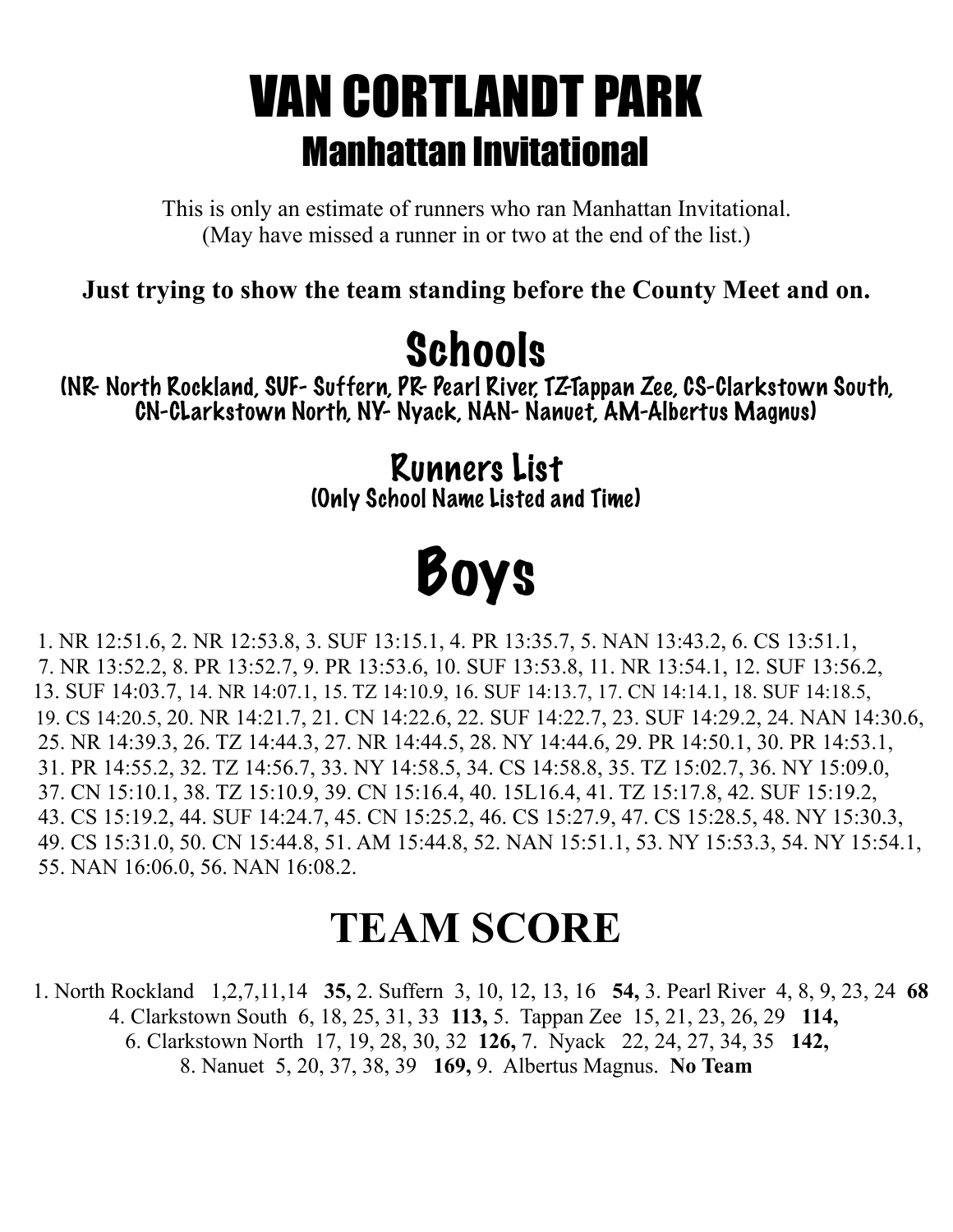## Girls

1. NR 13:33.2, 2. NR 15:06.1, 3. Suf 15:16.3, 4. PR 15:28.7, 5. PR 15:43.0, 6. SUF 16:00.8, 7. NR 16:01.9, 8. TZ 16:02.1, 9. PR 16:15.1, 10. TZ 16:26.9, 11. PR 16:27.2, 12. PR 16:30.0, 13. TZ 16:31.0, 14. NAN 16:41.1, !5. NR 16:43.0, 16. NR 16:44.0, 17. PR 16:54.2, 18. SUF 16:57.2, 19. PR 16:59.2, 20. TZ 17:04.3, 21. TZ 17:05.6, 22. AM 17:06.9, 23. PR 17L17.4, 24. NR 17:23.9, 25. PR 17:27.8, 26. PR 17:32.3, 27. AM 17:34.2, 28. PR 17:40.6, 29. NR 17:47.3, 30. PR 17:48.7, 31. TZ 17:52.1, 32. TZ 17:53.1, 33. TZ 17:54.0, 34. PR 17:55.1, 35. TZ17:58.8, 36. TZ 18:02.3, 37. TZ 18:11.0, 38. NY 18:21.0, 39. NY 18:31.3, 40. AM 18:34.5, 41. NR 18:38.8, 42. NR 18:38.8, 43. SUF 18:40.4, 44. NR 19:04.6, 45. AM 19:07.0, 46. AM 19:18.2, 47. SUF 19:22.5, 48. NAN 19:26.9, 49. AM 19:27.5, 50. AM 19:29.1, 51. SUF 19:42.2, 52. SUF 20:01.6.

#### **TEAM SCORE**

 1. Pearl River 4,5,9,11,12 (17) **41**, North Rockland 1,2,7,15,16 (24) **41**, 3. Tappan Zee 8,10,13,18,19 **68,** 4. Suffern 3,6,17,22,26 **74,** 5. Albertus Magnus 20,21,25,27,28 **121.** 

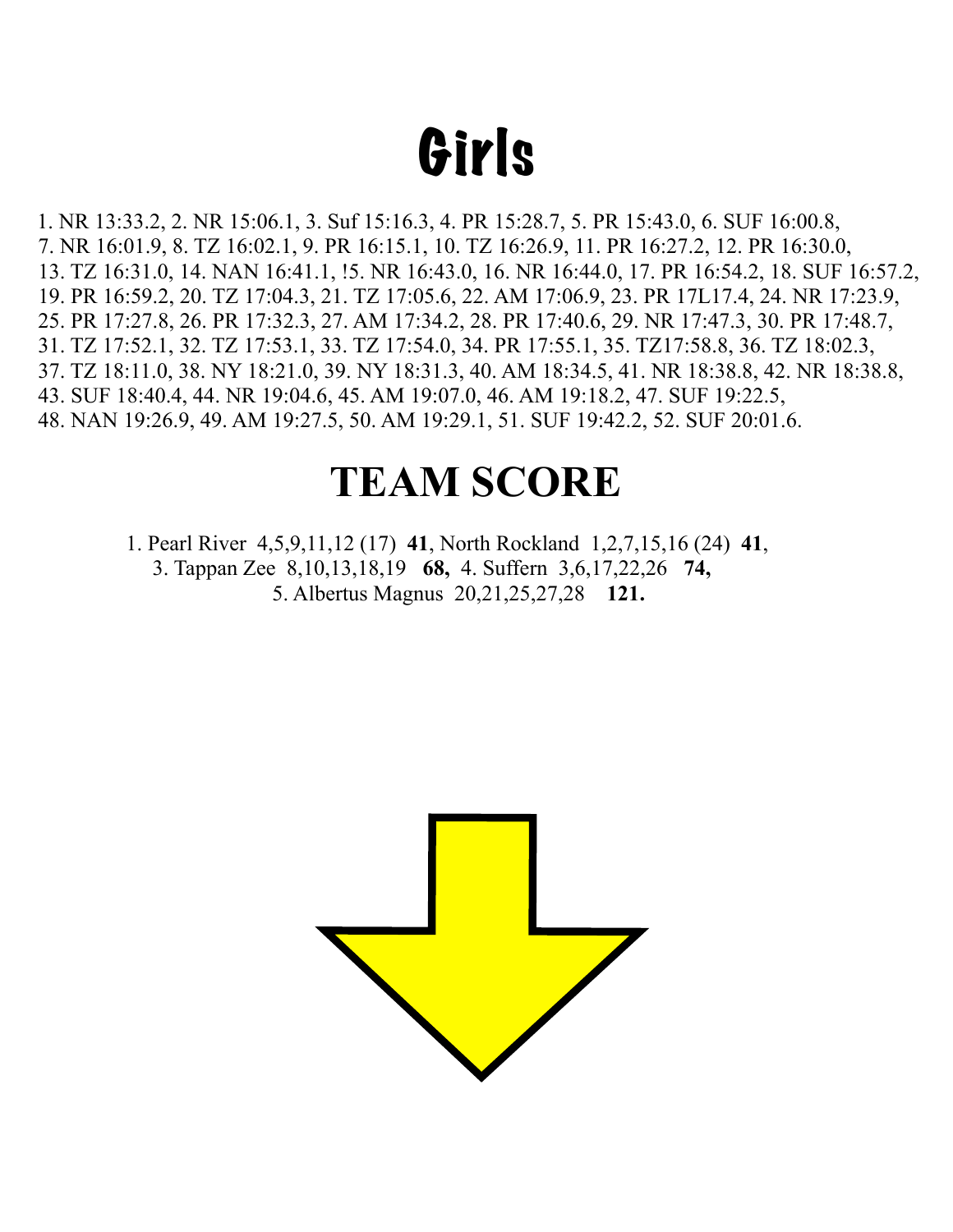#### Bowdoin Park Section 1 Coaches

This is only an estimate of runners who ran Section 1 Coaches Invitational. (May have missed a runner in or two at the end of the list.)

**Just trying to show the team standing before the County Meet and on.** 

### **Schools**

(NR- North Rockland, SUF- Suffern, PR- Pearl River, TZ-Tappan Zee, CS-Clarkstown South, CN-CLarkstown North, NY- Nyack, NAN- Nanuet, AM-Albertus Magnus)

> Runners List (Only School Name Listed and Time)

# Boys

1. NR 16:19.4, 2. NR 16:38.8, 3. Suf 17:01.1, 4. PR 17:16.0, 5. NR 17:21.3, 6. SUF 17:23.1, 7. NAN 17:29.6,8. CS 17:30.3, 9. NR 17:38.8, 10. PR 17:44.0, 11. PR 17:50.9, 12. SUF 17:56.7, 13. CS 17:59.3, 14. SUF 18:04.2, 15. TZ 18:06.4, 16. PR 18:12.2, 17. SUF 18:15.0, 19. CN 18:22.3, 20. SUF 18:22.8, 21. NR 18:27.1,22. SUF 18:27.1, 23. NY 18:30.2, 24. NAN 18:38.4, 25. NR 18:40.3, 26. SUF 18:42.3, 27. NR 18.42.7, 28. TZ 18:45.6, 29. PR 18:46.1, 30. PR 18:46.6, 31. SUF 18:47.1,……….

#### **TEAM SCORE**

 1. **North Rockland** 1, 2, 5, 9, 10 **27,** 2. **Suffern** 3,6,12,14,17 **52,** 3. **Pearl River** 4,11,16,22 **54,** 4. **Clarkstown South** 8,13,25,30 **108,** 5. **Tappan Zee** 15,21,23,24,26 **109,**  6. **Clarkstown North** 18,28,29,33,34 **142,** 7. **Nanuet** 7,20,36,38,39 150, 8. **Nyack** 19,27,31,37,40 **154**